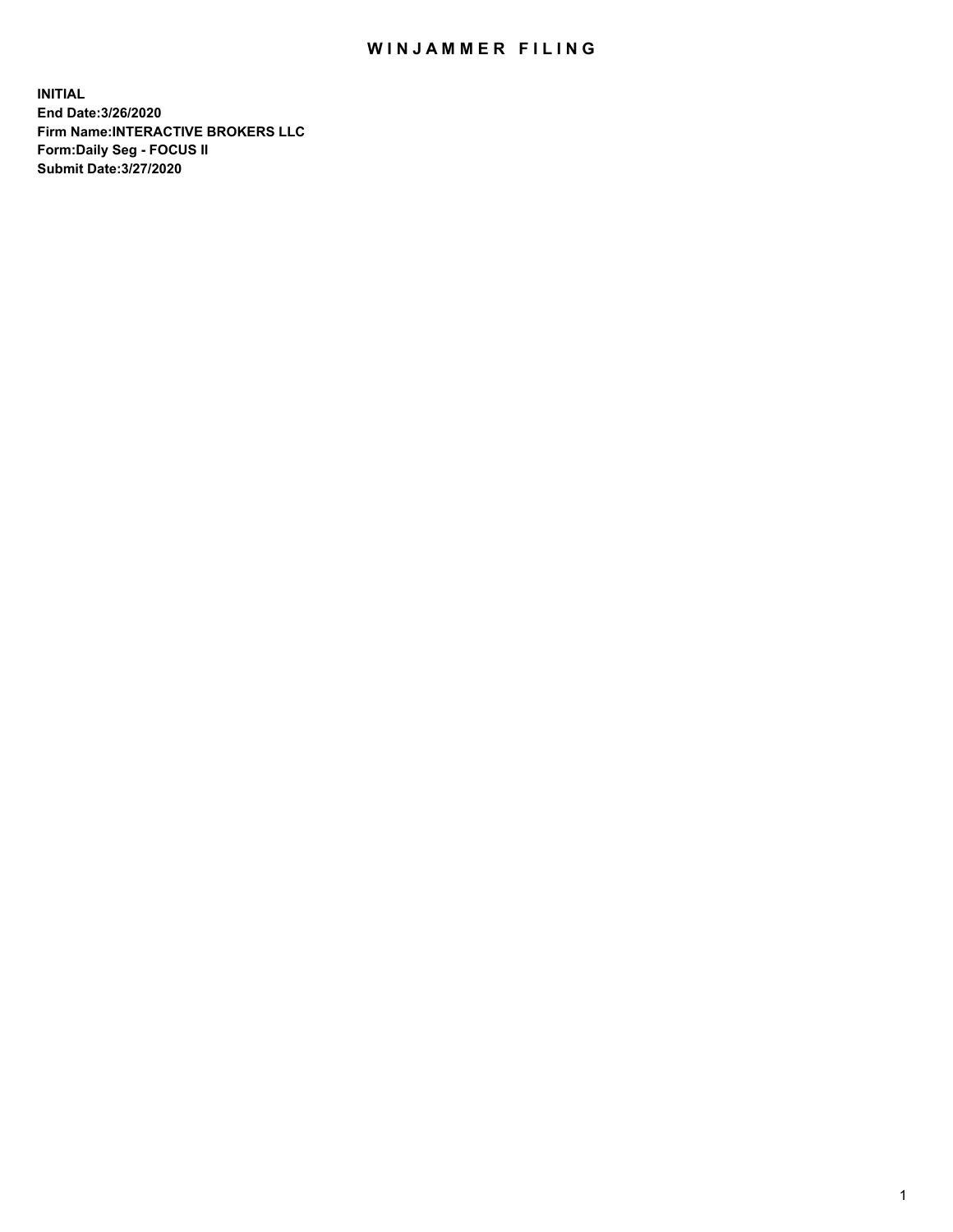**INITIAL End Date:3/26/2020 Firm Name:INTERACTIVE BROKERS LLC Form:Daily Seg - FOCUS II Submit Date:3/27/2020 Daily Segregation - Cover Page**

| Name of Company                                                                                                                                                                                                                                                                                                               | <b>INTERACTIVE BROKERS LLC</b>                                                                  |
|-------------------------------------------------------------------------------------------------------------------------------------------------------------------------------------------------------------------------------------------------------------------------------------------------------------------------------|-------------------------------------------------------------------------------------------------|
| <b>Contact Name</b>                                                                                                                                                                                                                                                                                                           | James Menicucci                                                                                 |
| <b>Contact Phone Number</b>                                                                                                                                                                                                                                                                                                   | 203-618-8085                                                                                    |
| <b>Contact Email Address</b>                                                                                                                                                                                                                                                                                                  | jmenicucci@interactivebrokers.c<br><u>om</u>                                                    |
| FCM's Customer Segregated Funds Residual Interest Target (choose one):<br>a. Minimum dollar amount: ; or<br>b. Minimum percentage of customer segregated funds required:% ; or<br>c. Dollar amount range between: and; or<br>d. Percentage range of customer segregated funds required between:% and%.                        | $\overline{\mathbf{0}}$<br>$\overline{\mathbf{0}}$<br>155,000,000 245,000,000<br>0 <sub>0</sub> |
| FCM's Customer Secured Amount Funds Residual Interest Target (choose one):<br>a. Minimum dollar amount: ; or<br>b. Minimum percentage of customer secured funds required:%; or<br>c. Dollar amount range between: and; or<br>d. Percentage range of customer secured funds required between:% and%.                           | $\overline{\mathbf{0}}$<br>$\overline{\mathbf{0}}$<br>80,000,000 120,000,000<br>0 <sub>0</sub>  |
| FCM's Cleared Swaps Customer Collateral Residual Interest Target (choose one):<br>a. Minimum dollar amount: ; or<br>b. Minimum percentage of cleared swaps customer collateral required:%; or<br>c. Dollar amount range between: and; or<br>d. Percentage range of cleared swaps customer collateral required between:% and%. | $\overline{\mathbf{0}}$<br>$\overline{\mathbf{0}}$<br>0 <sub>0</sub><br>0 <sub>0</sub>          |

Attach supporting documents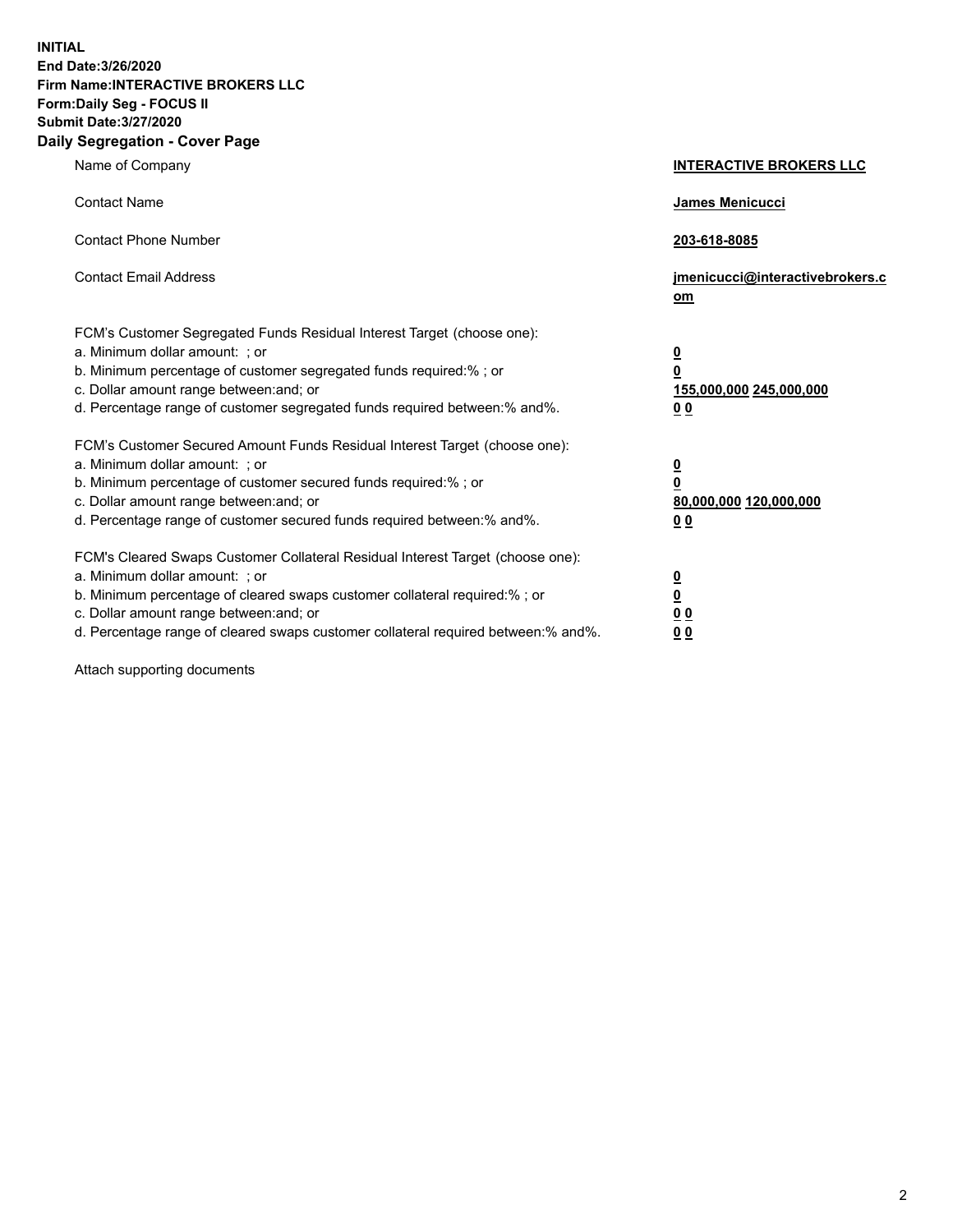**INITIAL End Date:3/26/2020 Firm Name:INTERACTIVE BROKERS LLC Form:Daily Seg - FOCUS II Submit Date:3/27/2020 Daily Segregation - Secured Amounts**

|                | Dany Ocgregation - Occarea Anioante                                                         |                                    |
|----------------|---------------------------------------------------------------------------------------------|------------------------------------|
|                | Foreign Futures and Foreign Options Secured Amounts                                         |                                    |
|                | Amount required to be set aside pursuant to law, rule or regulation of a foreign            | $0$ [7305]                         |
|                | government or a rule of a self-regulatory organization authorized thereunder                |                                    |
| 1.             | Net ledger balance - Foreign Futures and Foreign Option Trading - All Customers             |                                    |
|                | A. Cash                                                                                     | 562,985,334 [7315]                 |
|                | B. Securities (at market)                                                                   | $0$ [7317]                         |
| 2.             | Net unrealized profit (loss) in open futures contracts traded on a foreign board of trade   | 4,618,021 [7325]                   |
| 3.             | Exchange traded options                                                                     |                                    |
|                | a. Market value of open option contracts purchased on a foreign board of trade              | <b>98,892</b> [7335]               |
|                | b. Market value of open contracts granted (sold) on a foreign board of trade                | -259,624 [7337]                    |
| 4.             | Net equity (deficit) (add lines 1. 2. and 3.)                                               | 567,442,623 [7345]                 |
| 5.             | Account liquidating to a deficit and account with a debit balances - gross amount           | $5,409$ [7351]                     |
|                | Less: amount offset by customer owned securities                                            | 0 [7352] 5,409 [7354]              |
| 6.             | Amount required to be set aside as the secured amount - Net Liquidating Equity              | 567,448,032 [7355]                 |
|                | Method (add lines 4 and 5)                                                                  |                                    |
| 7.             | Greater of amount required to be set aside pursuant to foreign jurisdiction (above) or line | 567,448,032 [7360]                 |
|                | 6.                                                                                          |                                    |
| $\mathbf{1}$ . | FUNDS DEPOSITED IN SEPARATE REGULATION 30.7 ACCOUNTS<br>Cash in banks                       |                                    |
|                | A. Banks located in the United States                                                       | 132,602,985 [7500]                 |
|                | B. Other banks qualified under Regulation 30.7                                              | 0 [7520] 132,602,985 [7530]        |
| 2.             | Securities                                                                                  |                                    |
|                | A. In safekeeping with banks located in the United States                                   | 448,800,300 [7540]                 |
|                | B. In safekeeping with other banks qualified under Regulation 30.7                          | 0 [7560] 448,800,300 [7570]        |
| 3.             | Equities with registered futures commission merchants                                       |                                    |
|                | A. Cash                                                                                     | $0$ [7580]                         |
|                | <b>B.</b> Securities                                                                        | $0$ [7590]                         |
|                | C. Unrealized gain (loss) on open futures contracts                                         | $0$ [7600]                         |
|                | D. Value of long option contracts                                                           | $0$ [7610]                         |
|                | E. Value of short option contracts                                                          | 0 [7615] 0 [7620]                  |
| 4.             | Amounts held by clearing organizations of foreign boards of trade                           |                                    |
|                | A. Cash                                                                                     | $0$ [7640]                         |
|                | <b>B.</b> Securities                                                                        | $0$ [7650]                         |
|                | C. Amount due to (from) clearing organization - daily variation                             | $0$ [7660]                         |
|                | D. Value of long option contracts                                                           | $0$ [7670]                         |
|                | E. Value of short option contracts                                                          | 0 [7675] 0 [7680]                  |
| 5.             | Amounts held by members of foreign boards of trade                                          |                                    |
|                | A. Cash                                                                                     | 112,531,458 [7700]                 |
|                | <b>B.</b> Securities                                                                        | $0$ [7710]                         |
|                | C. Unrealized gain (loss) on open futures contracts                                         | 5,131,738 [7720]                   |
|                | D. Value of long option contracts                                                           | 98,892 [7730]                      |
|                | E. Value of short option contracts                                                          | -259,624 [7735] 117,502,464 [7740] |
| 6.             | Amounts with other depositories designated by a foreign board of trade                      | 0 [7760]                           |
| 7.             | Segregated funds on hand                                                                    | $0$ [7765]                         |
| 8.             | Total funds in separate section 30.7 accounts                                               | 698,905,749 [7770]                 |
| 9.             | Excess (deficiency) Set Aside for Secured Amount (subtract line 7 Secured Statement         | 131,457,717 [7380]                 |
|                | Page 1 from Line 8)                                                                         |                                    |
| 10.            | Management Target Amount for Excess funds in separate section 30.7 accounts                 | 80,000,000 [7780]                  |
| 11.            | Excess (deficiency) funds in separate 30.7 accounts over (under) Management Target          | 51,457,717 [7785]                  |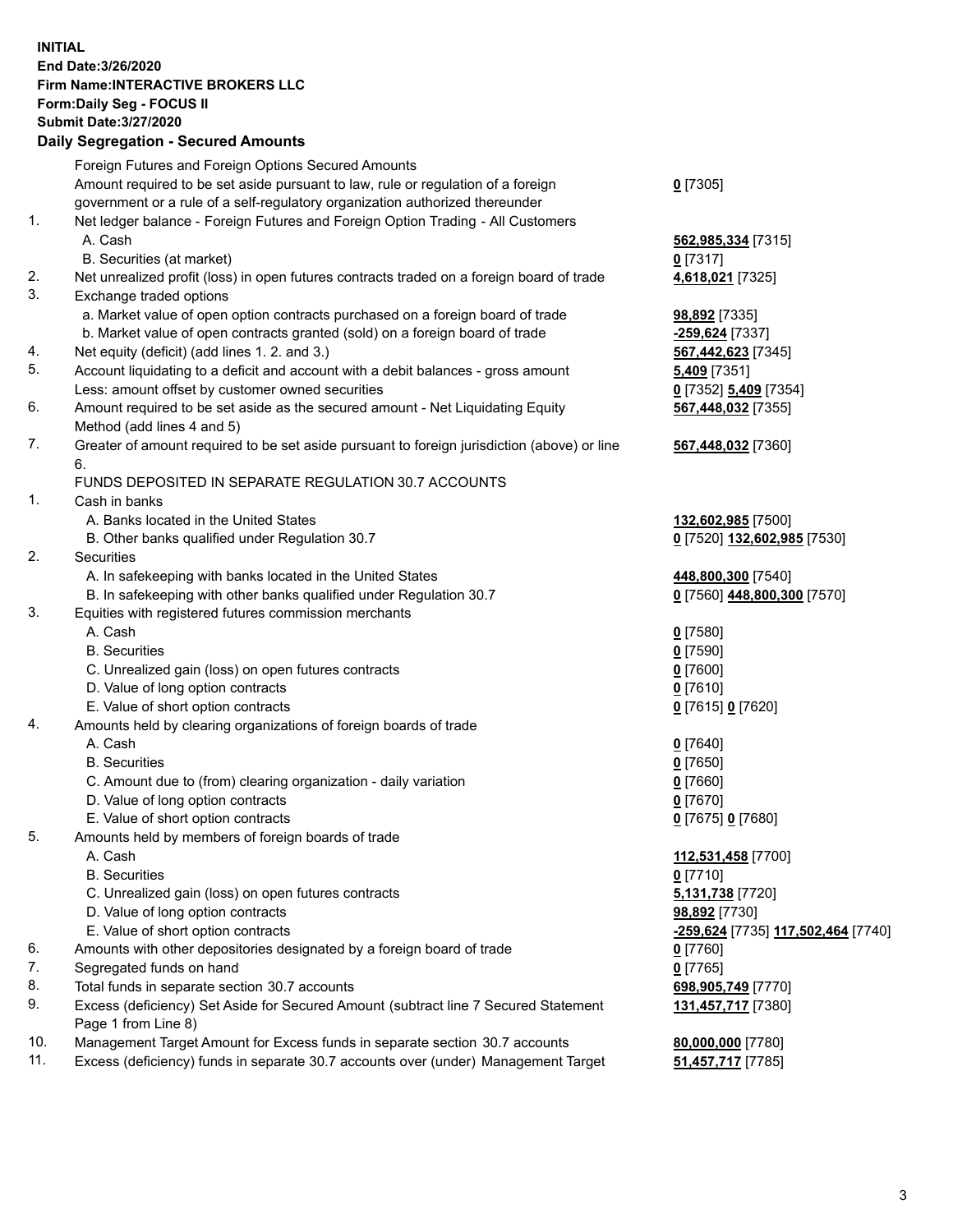**INITIAL End Date:3/26/2020 Firm Name:INTERACTIVE BROKERS LLC Form:Daily Seg - FOCUS II Submit Date:3/27/2020 Daily Segregation - Segregation Statement** SEGREGATION REQUIREMENTS(Section 4d(2) of the CEAct) 1. Net ledger balance A. Cash **5,928,658,857** [7010] B. Securities (at market) **0** [7020] 2. Net unrealized profit (loss) in open futures contracts traded on a contract market **-129,806,143** [7030] 3. Exchange traded options A. Add market value of open option contracts purchased on a contract market **488,981,398** [7032] B. Deduct market value of open option contracts granted (sold) on a contract market **-462,864,344** [7033] 4. Net equity (deficit) (add lines 1, 2 and 3) **5,824,969,768** [7040] 5. Accounts liquidating to a deficit and accounts with debit balances - gross amount **5,179,824** [7045] Less: amount offset by customer securities **0** [7047] **5,179,824** [7050] 6. Amount required to be segregated (add lines 4 and 5) **5,830,149,592** [7060] FUNDS IN SEGREGATED ACCOUNTS 7. Deposited in segregated funds bank accounts A. Cash **2,740,282,487** [7070] B. Securities representing investments of customers' funds (at market) **1,719,684,495** [7080] C. Securities held for particular customers or option customers in lieu of cash (at market) **0** [7090] 8. Margins on deposit with derivatives clearing organizations of contract markets A. Cash **9,035,605** [7100] B. Securities representing investments of customers' funds (at market) **1,559,487,350** [7110] C. Securities held for particular customers or option customers in lieu of cash (at market) **0** [7120] 9. Net settlement from (to) derivatives clearing organizations of contract markets **-27,153,934** [7130] 10. Exchange traded options A. Value of open long option contracts **486,486,759** [7132] B. Value of open short option contracts **-460,366,943** [7133] 11. Net equities with other FCMs A. Net liquidating equity **0** [7140] B. Securities representing investments of customers' funds (at market) **0** [7160] C. Securities held for particular customers or option customers in lieu of cash (at market) **0** [7170] 12. Segregated funds on hand **0** [7150] 13. Total amount in segregation (add lines 7 through 12) **6,027,455,819** [7180] 14. Excess (deficiency) funds in segregation (subtract line 6 from line 13) **197,306,227** [7190] 15. Management Target Amount for Excess funds in segregation **155,000,000** [7194] 16. Excess (deficiency) funds in segregation over (under) Management Target Amount **42,306,227** [7198]

Excess